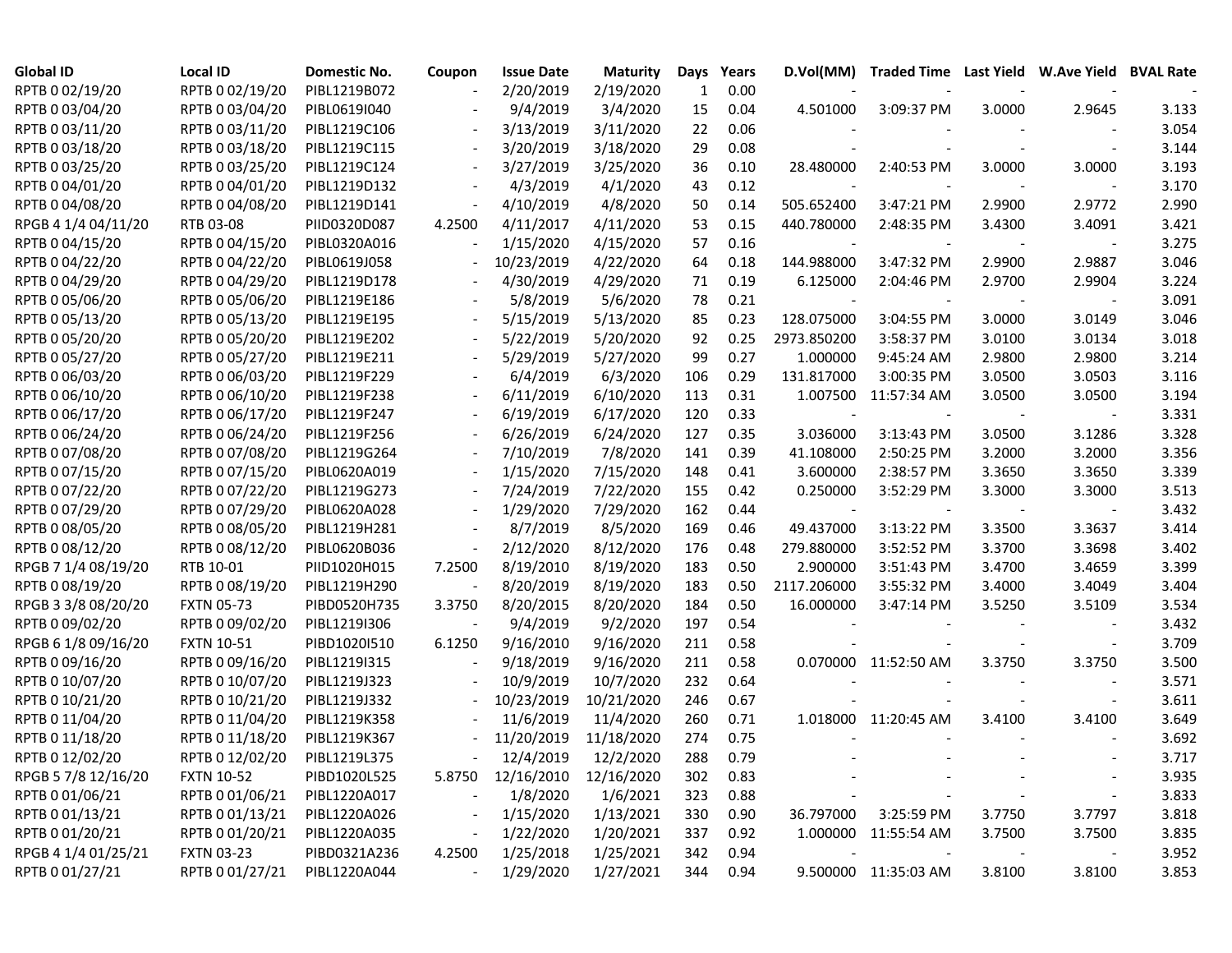| <b>Global ID</b>     | <b>Local ID</b>   | Domestic No. | Coupon  | <b>Issue Date</b>                   | <b>Maturity</b>  | Days  | Years | D.Vol(MM)   | <b>Traded Time</b> |        | Last Yield W.Ave Yield BVAL Rate |       |
|----------------------|-------------------|--------------|---------|-------------------------------------|------------------|-------|-------|-------------|--------------------|--------|----------------------------------|-------|
| RPTB 0 02/03/21      | RPTB 0 02/03/21   | PIBL1220B052 |         | 2/5/2020                            | 2/3/2021         | 351   | 0.96  | 1.544000    | 3:13:46 PM         | 3.8000 | 3.8000                           | 3.836 |
| RPTB 0 02/10/21      | RPTB 0 02/10/21   | PIBL1220B061 |         | 2/12/2020                           | 2/10/2021        | 358   | 0.98  | 25.029000   | 3:45:08 PM         | 3.8250 | 3.8169                           | 3.883 |
| RPTB 0 02/17/21      | RPTB 0 02/17/21   | PIBL1220B070 |         | 2/19/2020                           | 2/17/2021        | 365   | 1.00  | 1044.704300 | 3:57:27 PM         | 3.8250 | 3.8214                           | 3.836 |
| RPGB 7 3/8 03/03/21  | RTB 10-02         | PIID1021C027 | 7.3750  | 3/3/2011                            | 3/3/2021         | 379   | 1.04  | 93.400000   | 3:39:00 PM         | 3.9000 | 3.8800                           | 3.875 |
| RPGB 3 1/2 03/20/21  | <b>FXTN 07-57</b> | PIBD0721C574 | 3.5000  | 3/20/2014                           | 3/20/2021        | 396   | 1.08  | 343.800000  | 3:49:25 PM         | 3.9250 | 3.9603                           | 3.954 |
| RPGB 6 1/2 04/28/21  | <b>FXTN 10-53</b> | PIBD1021D531 | 6.5000  | 4/28/2011                           | 4/28/2021        | 435   | 1.19  | 46.416000   | 10:35:53 AM        | 4.0500 | 4.0500                           | 3.987 |
| RPGB 4 7/8 06/13/21  | RTB 03-09         | PIID0321F092 | 4.8750  | 6/13/2018                           | 6/13/2021        | 481   | 1.32  | 46.200000   | 3:03:19 PM         | 3.9000 | 3.9236                           | 3.973 |
| RPGB 5 3/4 10/20/21  | RTB 10-03         | PIID1021J039 | 5.7500  | 10/20/2011                          | 10/20/2021       | 610   | 1.67  | 4.860000    | 11:03:06 AM        | 4.0300 | 4.0300                           | 3.957 |
| RPGB 5 3/4 11/24/21  | <b>FXTN 10-55</b> | PIBD1021K551 | 5.7500  | 11/24/2011                          | 11/24/2021       | 645   | 1.77  |             |                    |        | $\overline{\phantom{a}}$         | 3.975 |
| RPGB 6 3/8 01/19/22  | <b>FXTN 10-54</b> | PIBD1022G545 | 6.3750  | 7/19/2011                           | 1/19/2022        | 701   | 1.92  | 63.383000   | 10:36:26 AM        | 4.0500 | 4.0500                           | 4.047 |
| RPGB 4 01/26/22      | <b>FXTN 05-74</b> | PIBD0522A747 | 4.0000  | 1/26/2017                           | 1/26/2022        | 708   | 1.94  | 90.000000   | 3:58:12 PM         | 4.0350 | 4.0186                           | 4.023 |
| RPGB 15 03/14/22     | <b>FXTN 20-02</b> | PIBD2022C021 | 15.0000 | 3/14/2002                           | 3/14/2022        | 755   | 2.07  |             |                    |        | $\overline{\phantom{a}}$         | 4.025 |
| RPGB 4 3/4 07/04/22  | <b>FXTN 03-24</b> | PIBD0322G247 | 4.7500  | 7/4/2019                            | 7/4/2022         | 867   | 2.37  | 5.510000    | 3:04:56 PM         | 4.0500 | 4.0568                           | 4.065 |
| RPGB 4 7/8 08/02/22  | <b>FXTN 10-56</b> | PIBD1022H562 | 4.8750  | 8/2/2012                            | 8/2/2022         | 896   | 2.45  |             |                    |        |                                  | 4.067 |
| RPGB 4 3/4 09/13/22  | <b>FXTN 10-57</b> | PIBD1022I570 | 4.7500  | 9/13/2012                           | 9/13/2022        | 938   | 2.57  |             |                    |        |                                  | 4.081 |
| RPGB 12 3/4 10/17/22 | <b>FXTN 20-03</b> | PIBD2022J033 | 12.7500 | 10/17/2002                          | 10/17/2022       | 972   | 2.66  |             |                    |        |                                  | 4.091 |
| RPGB 4 5/8 12/04/22  | RTB 05-11         | PIID0522L114 | 4.6250  | 12/4/2017                           | 12/4/2022        | 1,020 | 2.79  | 354.010000  | 2:55:23 PM         | 4.0850 | 4.0958                           | 4.099 |
| RPGB 4 12/06/22      | <b>FXTN 10-58</b> | PIBD1022L585 | 4.0000  | 12/6/2012                           | 12/6/2022 1,022  |       | 2.80  | 1.000000    | 3:06:38 PM         | 4.1250 | 4.1250                           | 4.106 |
| RPGB 4 3/8 02/11/23  | RTB 03-10         | PIID0323B101 | 4.3750  | 2/11/2020                           | 2/11/2023 1,089  |       | 2.98  | 8377.940000 | 3:50:02 PM         | 4.1250 | 4.1389                           | 4.140 |
| RPGB 13 02/20/23     | <b>FXTN 20-04</b> | PIBD2023B048 | 13.0000 | 2/20/2003                           | 2/20/2023 1,098  |       | 3.01  |             |                    |        | $\overline{\phantom{a}}$         | 4.129 |
| RPGB 5 1/2 03/08/23  | <b>FXTN 05-75</b> | PIBD0523C752 | 5.5000  | 3/8/2018                            | 3/8/2023 1,114   |       | 3.05  | 11.500000   | 9:49:05 AM         | 4.1450 | 4.1450                           | 4.151 |
| RPGB 3 1/2 04/21/23  | <b>FXTN 07-58</b> | PIBD0723D588 | 3.5000  | 4/21/2016                           | 4/21/2023 1,158  |       | 3.17  | 1.400000    | 3:35:46 PM         | 4.2000 | 4.2000                           | 4.176 |
| RPGB 11 7/8 05/29/23 | <b>FXTN 20-05</b> | PIBD2023E054 | 11.8750 | 5/29/2003                           | 5/29/2023 1,196  |       | 3.27  |             |                    |        |                                  | 4.148 |
| RPGB 3 1/4 08/15/23  | RTB 10-04         | PIID1023H046 | 3.2500  | 8/15/2013                           | 8/15/2023 1,274  |       | 3.49  | 3.000000    | 10:52:48 AM        | 4.3250 | 4.2850                           | 4.158 |
| RPGB 11 3/8 10/23/23 | <b>FXTN 20-06</b> | PIBD2023J068 | 11.3750 | 10/23/2003                          | 10/23/2023 1,343 |       | 3.68  |             |                    |        | $\overline{\phantom{a}}$         | 4.176 |
| RPGB 6 1/4 03/12/24  | RTB 05-12         | PIID0524C129 | 6.2500  | 3/12/2019                           | 3/12/2024 1,484  |       | 4.06  | 2136.009000 | 3:32:01 PM         | 4.1000 | 4.1471                           | 4.122 |
| RPGB 4 1/2 04/20/24  | <b>FXTN 07-59</b> | PIBD0724D595 | 4.5000  | 4/20/2017                           | 4/20/2024 1,523  |       | 4.17  | 0.250000    | 10:25:39 AM        | 4.1700 | 4.1700                           | 4.223 |
| RPGB 12 3/8 06/03/24 | <b>FXTN 20-07</b> | PIBD2024F075 | 12.3750 | 6/3/2004                            | 6/3/2024 1,567   |       | 4.29  |             |                    |        |                                  | 4.214 |
| RPGB 12 7/8 08/05/24 | <b>FXTN 20-08</b> | PIBD2024H086 | 12.8750 | 8/5/2004                            | 8/5/2024 1,630   |       | 4.46  |             |                    |        |                                  | 4.223 |
| RPGB 4 1/8 08/20/24  | <b>FXTN 10-59</b> | PIBD1024H595 | 4.1250  | 8/20/2014                           | 8/20/2024 1,645  |       | 4.50  | 168.117000  | 2:04:08 PM         | 4.2650 | 4.2744                           | 4.290 |
| RPGB 4 1/4 10/17/24  | <b>FXTN 05-76</b> | PIBD0524J762 | 4.2500  | 10/17/2019                          | 10/17/2024 1,703 |       | 4.66  |             |                    |        |                                  | 4.220 |
| RPGB 13 3/4 11/11/24 | <b>FXTN 20-09</b> | PIBD2024K091 | 13.7500 | 11/11/2004                          | 11/11/2024 1,728 |       | 4.73  |             |                    |        |                                  | 4.237 |
| RPGB 5 3/4 04/12/25  | <b>FXTN 07-61</b> | PIBD0725D618 | 5.7500  | 4/12/2018                           | 4/12/2025 1,880  |       | 5.15  | 2100.000000 | 2:57:12 PM         | 4.1800 | 4.1905                           | 4.196 |
| RPGB 12 1/8 04/14/25 | <b>FXTN 20-10</b> | PIBD2025D103 | 12.1250 | 4/14/2005                           | 4/14/2025 1,882  |       | 5.15  |             |                    |        | $\overline{\phantom{a}}$         | 4.257 |
| RPGB 3 5/8 09/09/25  | <b>FXTN 10-60</b> | PIBD1025I608 | 3.6250  | 9/9/2015                            | 9/9/2025 2,030   |       | 5.56  | 6.200000    | 3:39:03 PM         | 4.3000 | 4.3000                           | 4.303 |
| RPGB 12 1/8 10/20/25 | <b>FXTN 20-11</b> | PIBD2025J116 |         | 12.1250 10/20/2005 10/20/2025 2,071 |                  |       | 5.67  |             |                    |        |                                  | 4.278 |
| RPGB 18 1/4 11/29/25 | <b>FXTN 25-01</b> | PIBD2525K015 | 18.2500 | 11/29/2000                          | 11/29/2025 2,111 |       | 5.78  |             |                    |        |                                  | 4.282 |
| RPGB 10 1/4 01/19/26 | <b>FXTN 20-12</b> | PIBD2026A122 | 10.2500 | 1/19/2006                           | 1/19/2026 2,162  |       | 5.92  |             |                    |        |                                  | 4.288 |
| RPGB 6 1/4 02/14/26  | <b>FXTN 07-62</b> | PIBD0726B627 | 6.2500  | 2/14/2019                           | 2/14/2026 2,188  |       | 5.99  | 2873.000000 | 3:58:00 PM         | 4.2600 | 4.2713                           | 4.270 |
| RPGB 3 1/2 09/20/26  | RTB 10-05         | PIID1026I057 | 3.5000  | 9/20/2016                           | 9/20/2026 2,406  |       | 6.59  | 13.750000   | 3:21:09 PM         | 4.3900 | 4.3982                           | 4.401 |
| RPGB 6 1/4 10/20/26  | RTB 15-01         | PIID1526J019 | 6.2500  | 10/20/2011                          | 10/20/2026 2,436 |       | 6.67  |             |                    |        |                                  | 4.313 |
| RPGB 8 12/07/26      | <b>FXTN 20-13</b> | PIBD2026L139 | 8.0000  | 12/7/2006                           | 12/7/2026 2,484  |       | 6.80  |             |                    |        |                                  | 4.318 |